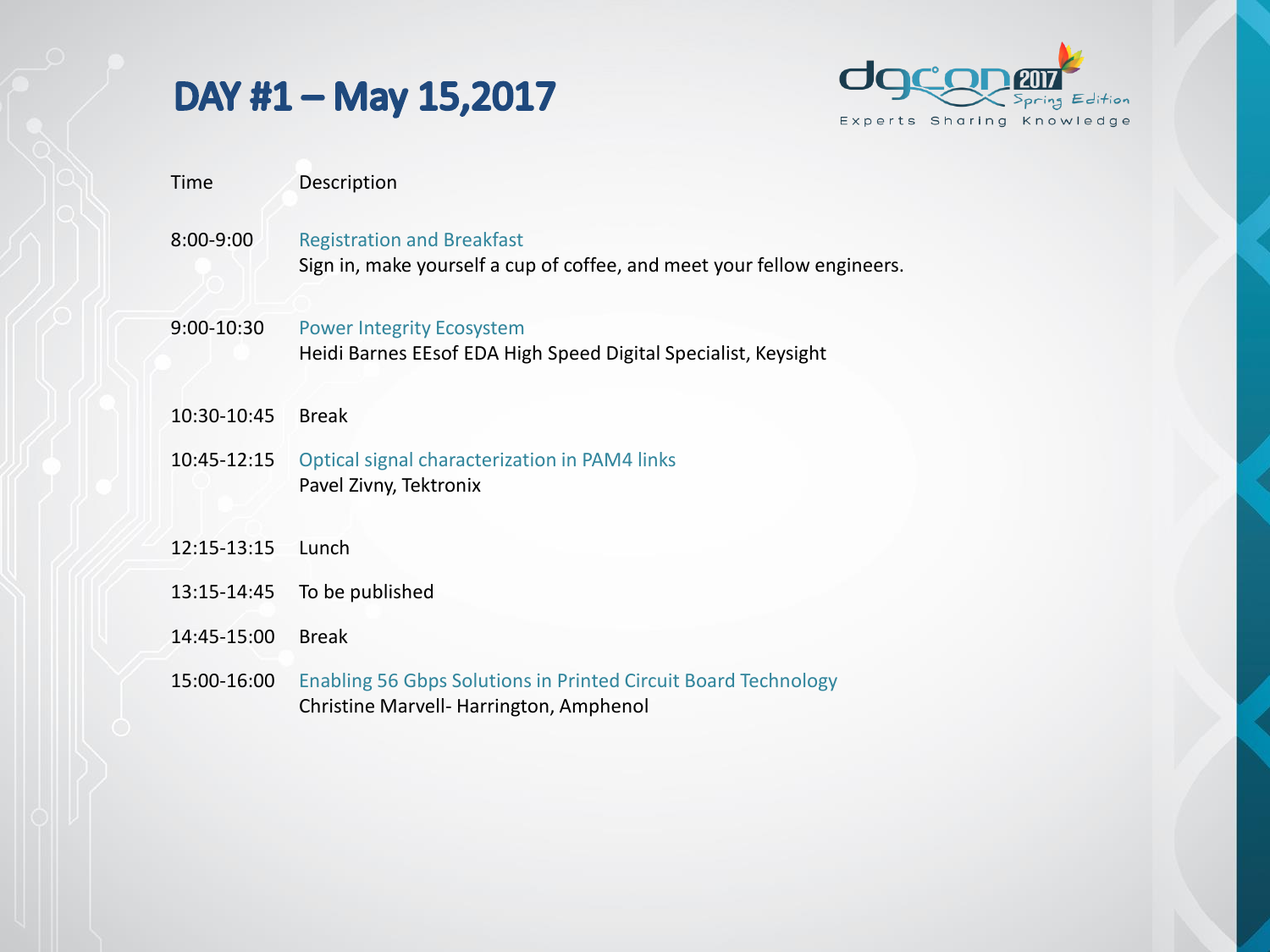## DAY #2 - May 16,2017



- Time Description
- 8:00-9:00 Registration and Breakfast Sign in, make yourself a cup of coffee, and meet your fellow engineers.
- 9:00-10:30 Part #1: Power integrity for printed circuit board design James L. Drewniak PhD
- 10:30-10:45 Break
- 10:45-12:15 Part #2: Power integrity for printed circuit board design James L. Drewniak PhD
- 12:15-13:15 Lunch
- 13:15-14:45 To be published
- 14:45-15:00 Break
- 15:00-16:00 To be published